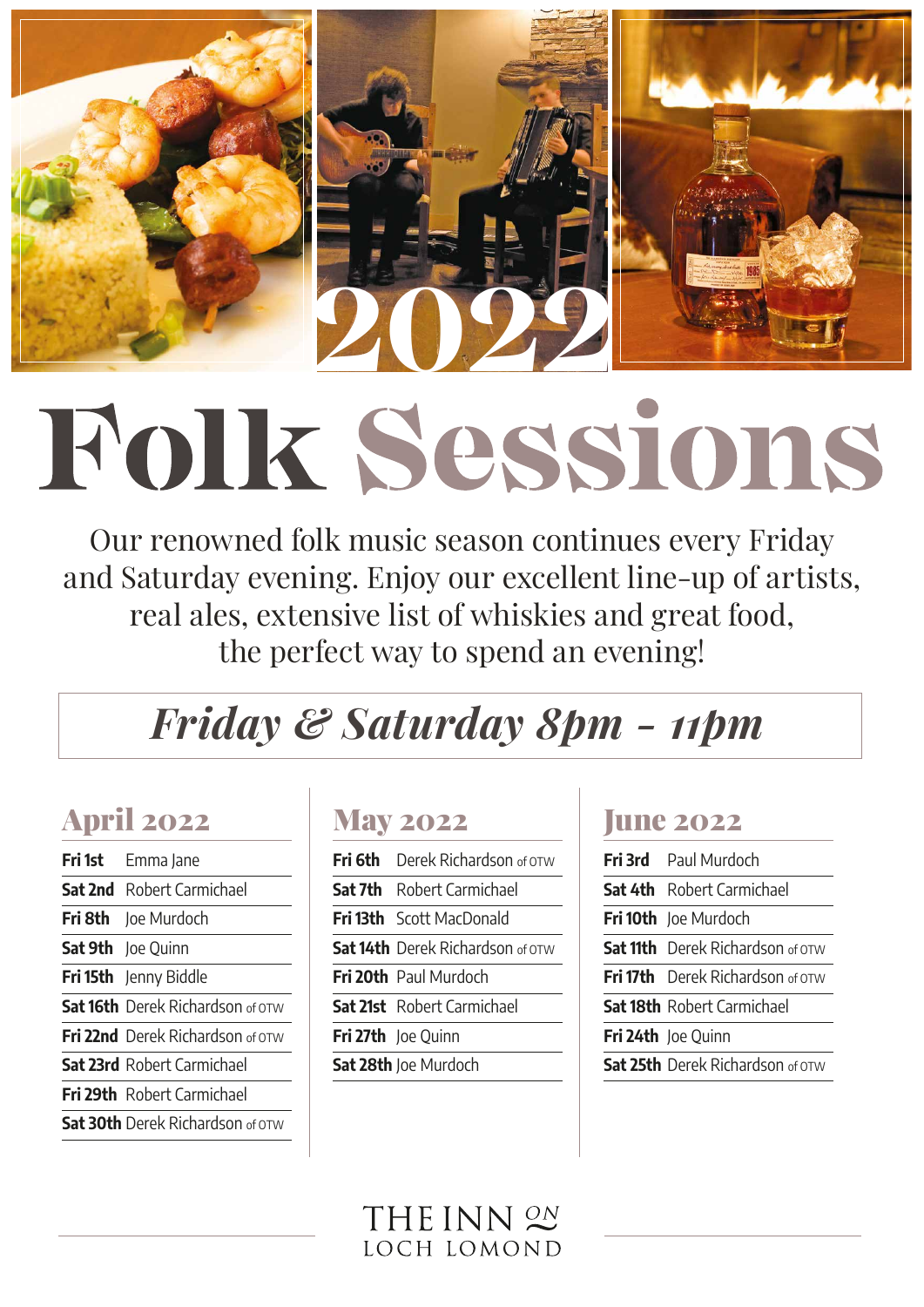

Our renowned folk music season continues every Friday and Saturday evening. Enjoy our excellent line-up of artists, real ales, extensive list of whiskies and great food, the perfect way to spend an evening!

# *Friday & Saturday 8pm - 11pm*

## July 2022

| Fri 1st Paul Murdoch                    |
|-----------------------------------------|
| <b>Sat 2nd</b> Robert Carmichael        |
| Fri 8th Joe Quinn                       |
| <b>Sat 9th</b> Derek Richardson of OTW  |
| Fri 15th Scott MacDonald                |
| <b>Sat 16th</b> Derek Richardson of OTW |
| <b>Fri 22nd</b> Paul Murdoch            |
| <b>Sat 23rd</b> Robert Carmichael       |
| <b>Fri 29th</b> Robert Carmichael       |
| <b>Sat 30th</b> Joe Murdoch             |
|                                         |

#### August 2022

| Fri 5th Emma Jane                       |
|-----------------------------------------|
| <b>Sat 6th</b> Robert Carmichael        |
| <b>Fri 12th</b> Paul Murdoch            |
| <b>Sat 13th</b> Derek Richardson of OTW |
| <b>Fri 19th</b> Derek Richardson of OTW |
| Sat 20th Joe Quinn                      |
| <b>Fri 26th</b> Robert Carmichael       |
| Sat 27th Joe Murdoch                    |
|                                         |

### September 2022

| Fri 2nd Joe Quinn                       |
|-----------------------------------------|
| <b>Sat 3rd</b> Robert Carmichael        |
| <b>Fri 9th</b> Scott MacDonald          |
| <b>Sat 10th</b> Derek Richardson of OTW |
| <b>Fri 16th</b> Derek Richardson of OTW |
| <b>Sat 17th</b> Robert Carmichael       |
| <b>Fri 23rd</b> Robert Carmichael       |
| <b>Sat 24th</b> Paul Murdoch            |
| <b>Fri 30th</b> Emma Jane               |

#### HEINN <sup>ON</sup> LOCH LOMOND